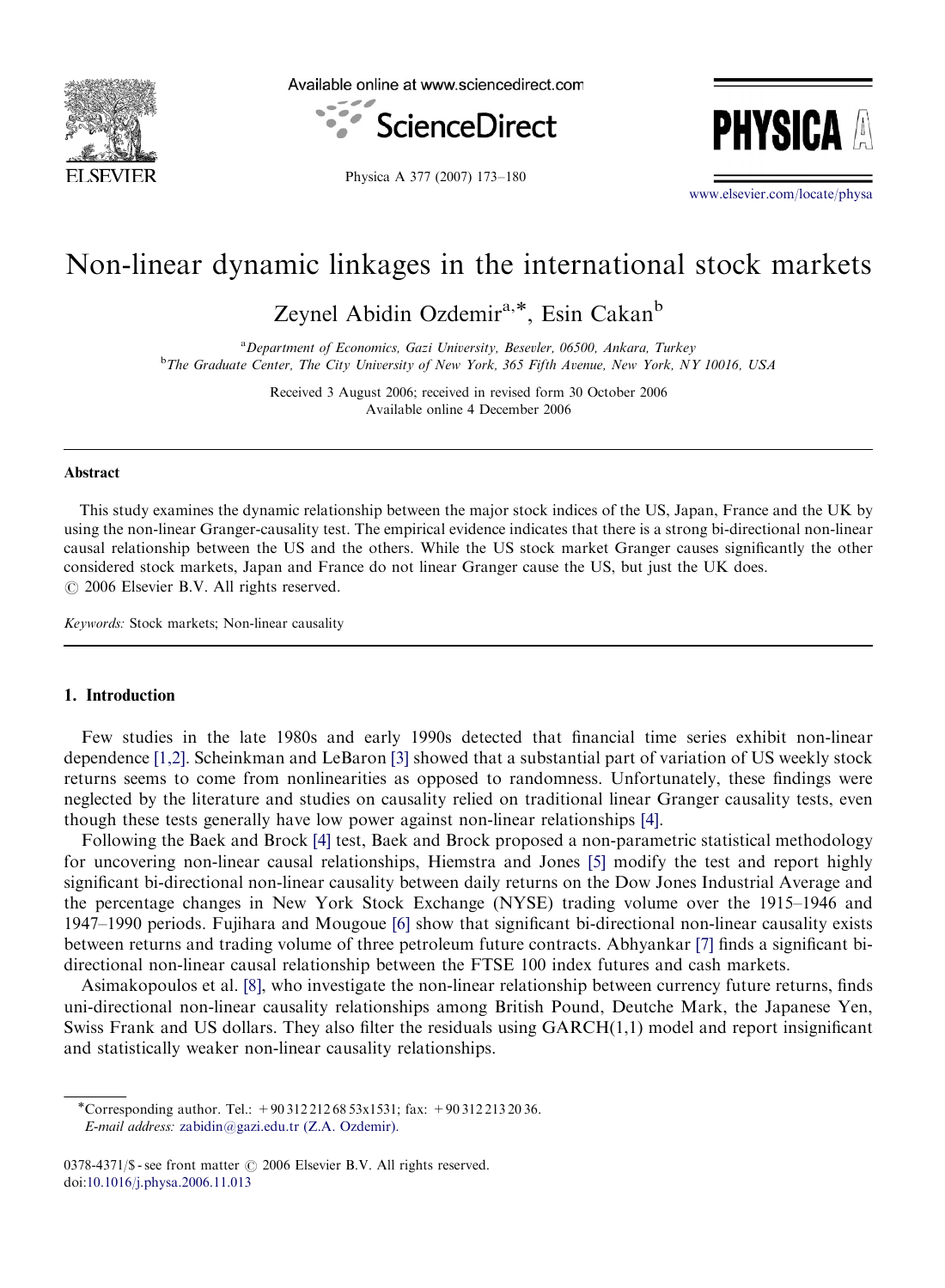The integration of world capital markets has increased over the last decade with the increase in easiness of capital flow across countries and financial integration, which is stimulated by the development and growth of derivative securities. Most of the studies found that financial markets in the US are the most influential markets [\[9–13\].](#page--1-0) Fuerstenberg and Jeon [\[14\]](#page--1-0) investigated the factors that move global markets and examined the correlation between the New York, Tokyo, Frankfurt and London market for the period 1986–1988. Eun and Shim [\[9\]](#page--1-0) find that substantial amount of interdependence exists among international stock markets. It is well known historically at least that the US market has always had an influence on other markets. The October 1987 crash triggered great interest in the interrelation of global stock markets. There is evidence of greater interdependence among international stock markets after the October 1987 crash and the breakdown of the Japanese 'bubble economy' at the end of 1989. Especially, the Japanese market started to play a more active role in the global stock market after 1987 and 1989 [\[10\].](#page--1-0) The Japanese market also influences most of the Asia-Pacific stock markets which illustrates the international significance of it [\[11\]](#page--1-0). Therefore, we choose 1990 as the starting date of this study to cover the impact after the 1989 period.

The interrelations among international stock markets have received a great deal of attention after the crash of the US equity markets in October 1987 followed by the bust of the Japanese ''bubble economy'' at the end of 1989. Cross-market interdependence in returns and volatilities appear to be bi-directional between the US and foreign markets [\[15\].](#page--1-0) Since national stock markets operate in diverse time zones with the result that markets are nonsynchronous, we expect that especially Japan and the US stock markets have dynamic linkages. It has been found that the peak response of all the European and Asian-Pacific markets to the US innovations happen within a one-day lag [\[9\]](#page--1-0). Kiymaz and Berument [\[16\]](#page--1-0) also argue that the highest volatility occurs in Japan on Mondays, on Fridays in the United States and on Thursdays in the United Kingdom. Dornau [\[17\]](#page--1-0) examines the causality between the US, Europe and Japanese stock markets considering one-day time lag by covering the period from 15 October, 1985 to 20 October, 1997. It considers the financial crises that the Japanese market experienced so the data are divided into four periods like October 1985–October 1987, March 1988–October 1989, March 1990–December 1992 and January 1993–October 1997, respectively. However, that study finds linear Granger causality from NYSE to NIKKEI in the first, second and the fourth periods. It finds a bi-directional linear Granger causality between NIKKEI and NYSE in the third period.

In most of the studies above, interrelation of international stock markets are analysed using cointegration analysis, linear Granger causality and impulse response functions in the framework of vector autoregressive (VAR) models. These studies have showed that the US stock market affects the other stock markets linearly, but the reverse has not been supported, except by Dornau [\[17\]](#page--1-0) who found that the US markets are influenced by others. However, the findings of the latter study are weak. The aim of that study is to investigate whether the latest finding is caused by non-linear causal ties that exist across international equity markets.

To the best of our knowledge, there is no other study that investigates the non-linear Granger causality on these indices. In this study, the modified Baek and Brock [\[4\]](#page--1-0) test, that was fully developed by Hiemstra and Jones [\[5\],](#page--1-0) is used to examine the non-linear dynamic linkages between the US and the other stock markets. First, stationarity of each series is tested. Second, linear Granger-causality test is applied to find the relation of DOW with the other markets without any error correction term since the series do not have any long run relationships. Third, the non-linear Granger-causality test is applied. The study finds significant non-linear Granger causality from Nikkei225 to DOW and from CAC40 to DOW, which cannot be captured by the linear Granger-causality tests. FTSE100 and DOW have bi-directional relation in both types of tests. In short, in addition to linear dependencies, stock markets may exhibit highly non-linear dependencies.

The rest of the paper is organized as follows: the next section discusses the linear and non-linear Grangercausality tests. The third section presents the data set and the empirical results of the test and the last section concludes with remarks of the study.

## 2. Testing methodology

#### 2.1. Testing for linear Granger causality

Granger's [\[18\]](#page--1-0) causality definition is the source of causality tests between two stationary series. Formally, a time series  $Y_t$  Granger-causes another time series  $X_t$  if series  $X_t$  can be predicted better by using past values of